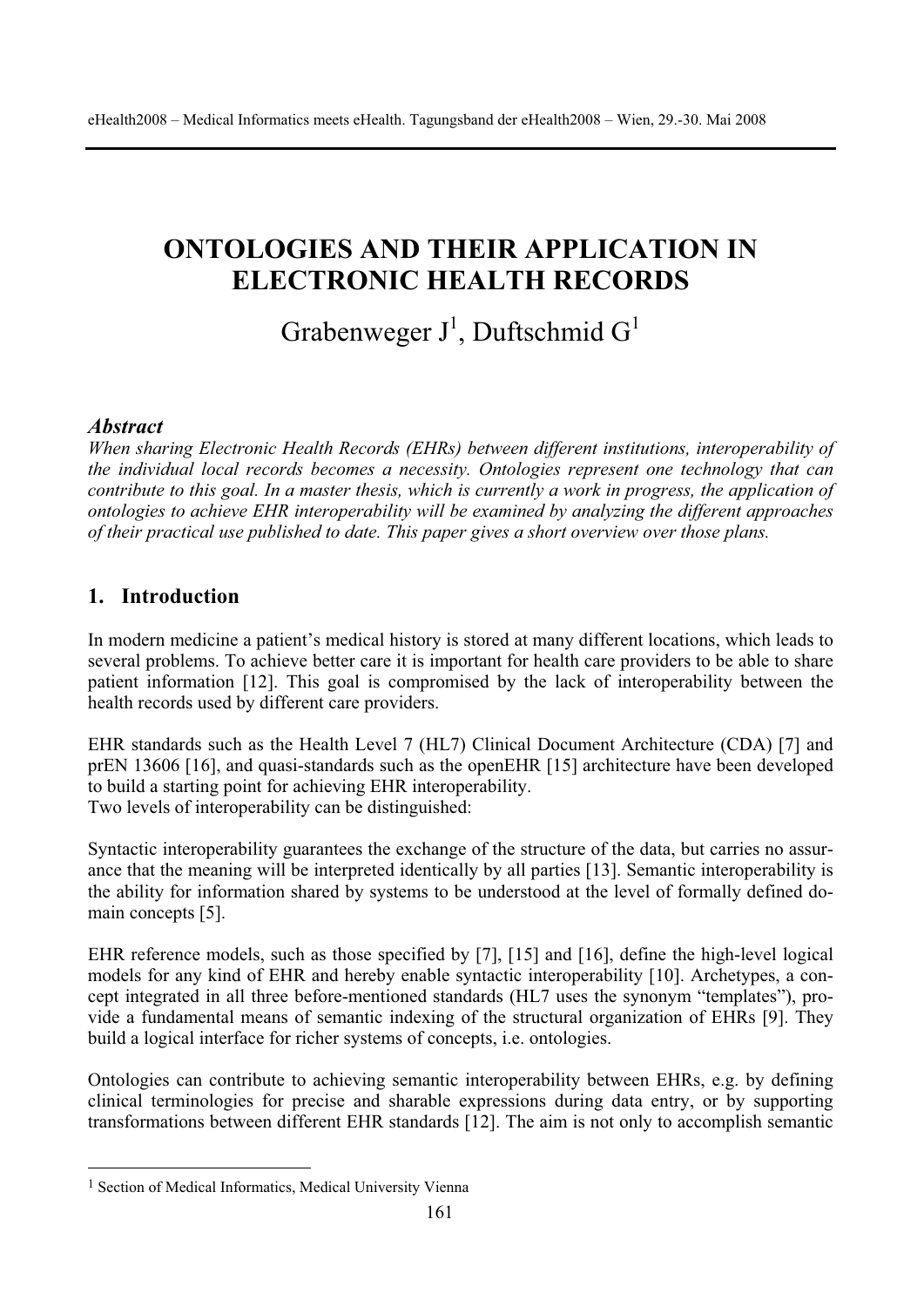eHealth2008 – Medical Informatics meets eHealth. Tagungsband der eHealth2008 – Wien, 29.-30. Mai 2008

interoperability but also to provide a complete new level of reasoning over medical data that is stored in multiple locations.

In the following, the ontology concept will be contrasted with the concept of archetypes, as both pursue similar goals but still differ in several points. Finally the method to be used in the analysis process will be outlined.

#### **2. Archetypes and Ontologies**

An *EHR archetype* is an *agreed*, *formal* and *interoperable* specification of the data and their interrelationships that must or may be logically persisted within an electronic health record for documenting a particular clinical observation, evaluation, instruction or action [8]. An *open*EHR / EN 13606 archetype represents this specification as a set of constraints, expressed in a standardized form, for instantiating a particular EHR Reference Model. A formal language to describe archetypes is the Archetype Definition Language (ADL) [2].

In contrast to an archetype, an "Ontology is the science of what is, of the kinds and structures of objects, properties, events, processes and relations in every area of reality" [8]. In information systems, an ontology represents sets of concepts in a domain which:

- 1) "reflects the properties of the objects within its domain in such a way that there obtains a systematic correlation between reality and the representation itself
- 2) is intelligible to a domain expert
- 3) is formalized in a way that allows it to support automatic information processing"

Ontology description languages typically provide mechanisms for automatic derivation of new implicit information from the explicit information expressed by the ontology. A common language that is currently used for describing ontologies is the Web Ontology Language (OWL) [18] which uses the Resource Description Framework Syntax (RDF) and is the successor of DAML+OIL [4].

| PERSON[at0000] matches {                    | <owl:class rdf:id="Doctor"></owl:class>                            |
|---------------------------------------------|--------------------------------------------------------------------|
| name matches                                | <rdfs:subclassof rdf:resource="&lt;/td"></rdfs:subclassof>         |
| PERSON NAME[at0001] matches?                | "http://www.sample.org/Domain.owl#Person"/>                        |
|                                             | <rdfs:subclassof rdf:resource="&lt;/td"></rdfs:subclassof>         |
| $\cdots$                                    |                                                                    |
|                                             | "http://www.sample.org/Archetype.owl#Archetype"/>                  |
|                                             | <rdfs:subclassof></rdfs:subclassof>                                |
|                                             | <owl:restriction></owl:restriction>                                |
| ontology                                    | <owl:allvaluesfrom rdf:resource="#DoctorName"></owl:allvaluesfrom> |
| $primary\_language = < "en" >$              | <owl:onproperty rdf:resource="&lt;/td"></owl:onproperty>           |
| term definitions("en") = $<$                | "http://www.sample.org/Domain.owl#name"/>                          |
| items("at0000") = $<$                       |                                                                    |
| $text = < "Doctor"$                         |                                                                    |
| description $=$ <" Doctor of the patient "> |                                                                    |
|                                             |                                                                    |
| $\rm{>}$                                    |                                                                    |
| items("at0001") = $\lt$                     |                                                                    |
| $text = < "DoctorName" >$                   | <owl:class rdf:id="DoctorName"></owl:class>                        |
| $description = < "Name of the doctor"$      | <rdfs:subclassof rdf:resource="&lt;/td"></rdfs:subclassof>         |
| $\geq$                                      | "http://www.sample.org/Domain.owl#PersonName"/>                    |
|                                             |                                                                    |
|                                             |                                                                    |
|                                             |                                                                    |

Figure 1: The "Doctor" concept as archetype in ADL (left) and as ontology in OWL (right)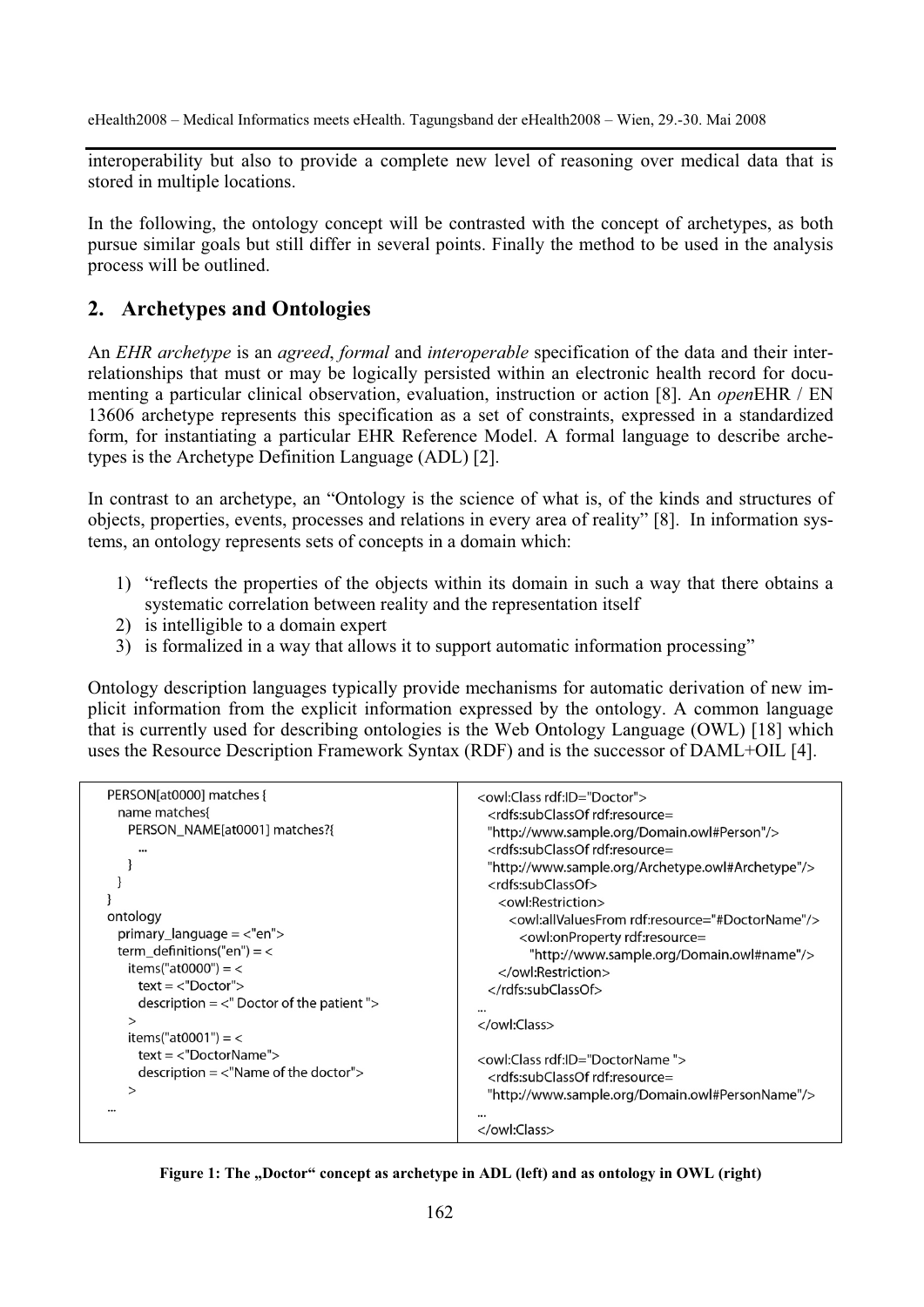eHealth2008 – Medical Informatics meets eHealth. Tagungsband der eHealth2008 – Wien, 29.-30. Mai 2008

The openEHR Foundation describes the difference between archetypes and ontologies as follows [14]: "An archetype for "systemic arterial blood pressure measurement" is a model of what information should be captured for this kind of measurement - usually systolic and diastolic pressure, plus (optionally) patient state (position, exertion level) and instrument or other protocol information. In contrast, an ontology would describe in more or less detail what blood pressure is."

In [11] Kilic and colleagues describe, how the ADL can be transformed to an equivalent OWL representation. As an example *Figure 1* shows the "Doctor" concept in both formats, as an archetype and an ontology approach.

## **3. Method**

The goal of the thesis is to analyze the application of ontologies to achieve EHR interoperability. In [1] Ammenwerth and Haux describe a procedural model for system analysis within the tactical management of health information systems. This model is applicable in the context of our work and consists of the following four steps:

- Planning of the analysis: render more precisely the aim of the system analysis, definition of the problem area and planning of the implementation of the analysis. A list of criteria to compare the different applications will also be a part of the planning of analysis.
- Acquisition of information: in this thesis, acquisition of information will mainly be based on document and literature analyses.
- Modeling: suitable representation of the results of the acquired information based on informal, semiformal or formal methods.
- x Verification: reassessment of the generated models in consideration of correctness, completeness and adequacy. The reassessment shall be done in the course of verification sessions, where experts from the domain of EHR modeling will play the role of the revisors

The before mentioned (preliminary) criteria that will be used to analyze and compare the different applications of ontologies in the EHR domain are:

- Goal and benefit
- $\bullet$  Area of reality described by the ontology
- Relation to EHR standards
- Documented experiences with practical use
- $\bullet$  Formalisms used

This final list of criteria will be available after the phase "planning of the analysis" is completed.

Examples of applying ontologies in the EHR domain to be analyzed within this thesis were identified in a preliminary inquiry and can be found in [3], [6], [15], [16] and [17]. The full list of material to be analyzed will be determined after completion of the "acquisition of information" phase.

## **4. Outlook and Conclusion**

The thesis will profoundly review applications of ontologies in the field of Electronic Health Records. It will hereby provide some insight to what extent ontologies contribute to achieving semantic interoperability within current scenarios of EHR exchange.